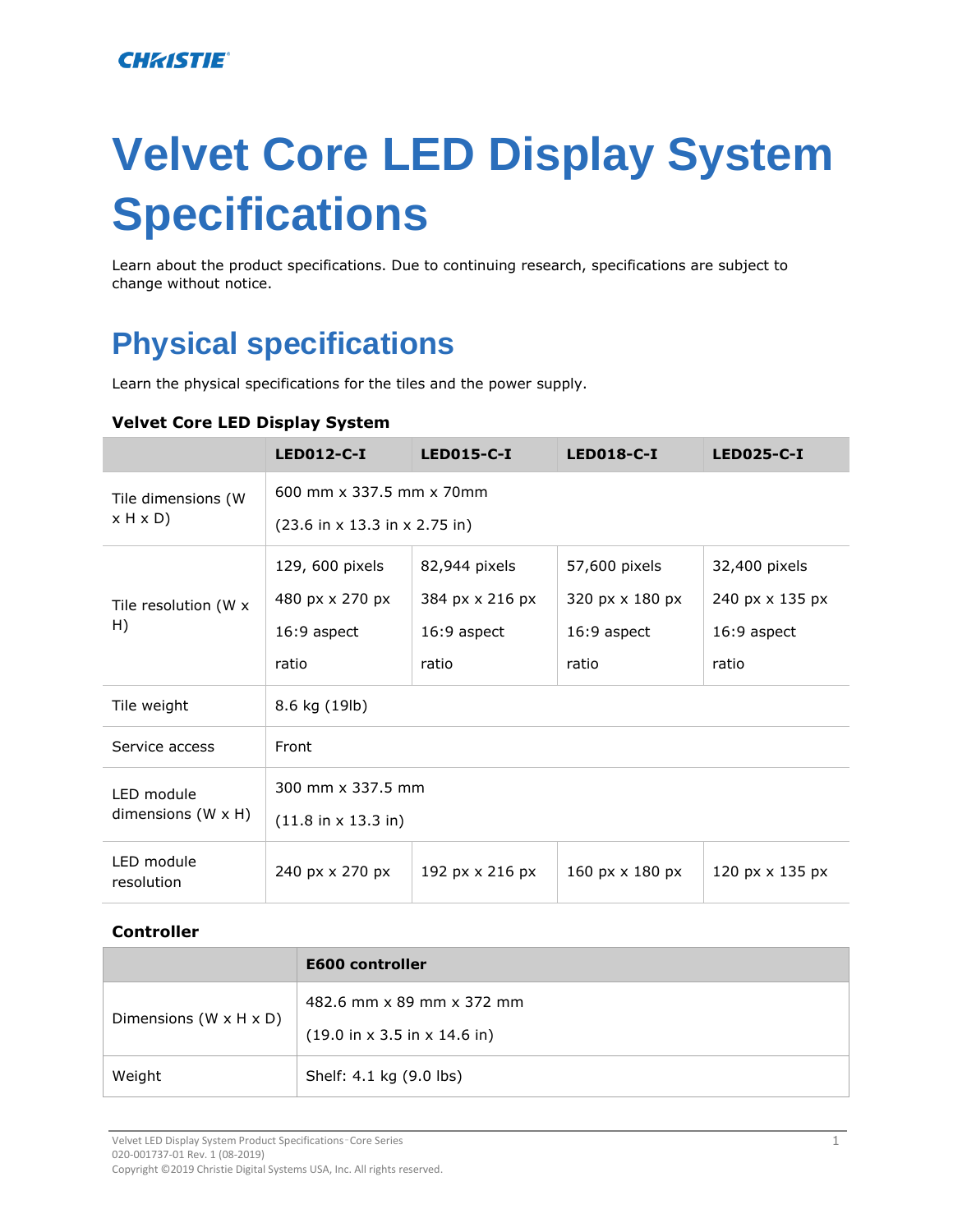# **Power requirements**

Learn the power requirements for the tiles and the power supply.

#### **Input ratings and power consumption for LED tiles**

|              | <b>Input ratings</b>                                             |  |  |  |
|--------------|------------------------------------------------------------------|--|--|--|
|              | 100-120 V~, 50/60 Hz, 1.8 A (Maximum: 10 A, maximum of 5 tiles)  |  |  |  |
| LED012-C-I   | 200-240 V~, 50/60 Hz, 0.9 A (Maximum: 10 A, maximum of 10 tiles) |  |  |  |
|              | Typical: 61 W per panel, Maximum: 182 W per panel                |  |  |  |
|              | 100-120 V~, 50/60 Hz, 1.8 A (Maximum: 10 A, maximum of 5 tiles)  |  |  |  |
| $LED015-C-I$ | 200-240 V~, 50/60 Hz, 0.9 A (Maximum: 10 A, maximum of 10 tiles) |  |  |  |
|              | Typical: 61 W per panel, Maximum: 182 W per panel                |  |  |  |
|              | 100-120 V~, 50/60 Hz, 1.8 A (Maximum: 10 A, maximum of 5 tiles)  |  |  |  |
| $LED018-C-I$ | 200-240 V~, 50/60 Hz, 0.9 A (Maximum: 10 A, maximum of 10 tiles) |  |  |  |
|              | Typical: 61 W per panel, Maximum: 182 W per panel                |  |  |  |
| LED025-C-I   | 100-120 V~, 50/60 Hz, 1.1 A (Maximum: 10 A, maximum of 9 tiles)  |  |  |  |
|              | 200-240 V~, 50/60 Hz, 0.5 A (Maximum: 10 A, maximum of 18 tiles) |  |  |  |
|              | Typical: 35 W per panel, Maximum: 106 W per panel                |  |  |  |

#### **Input ratings for the controller**

|      | <b>Input ratings</b>                  |
|------|---------------------------------------|
| E600 | 100-240 V~, 50/60 Hz, 1.5 A, 75 watts |

### **Environment requirements**

Learn about the environments requirements for the product while operating and not operating.

#### **Non-operating environment**

| Item                           | <b>Description</b>                                    |
|--------------------------------|-------------------------------------------------------|
| Tile temperature               | $-10$ °C to 50 °C (14 $\degree$ F to 122 $\degree$ F) |
| Tile humidity (non-condensing) | 10% to 90%                                            |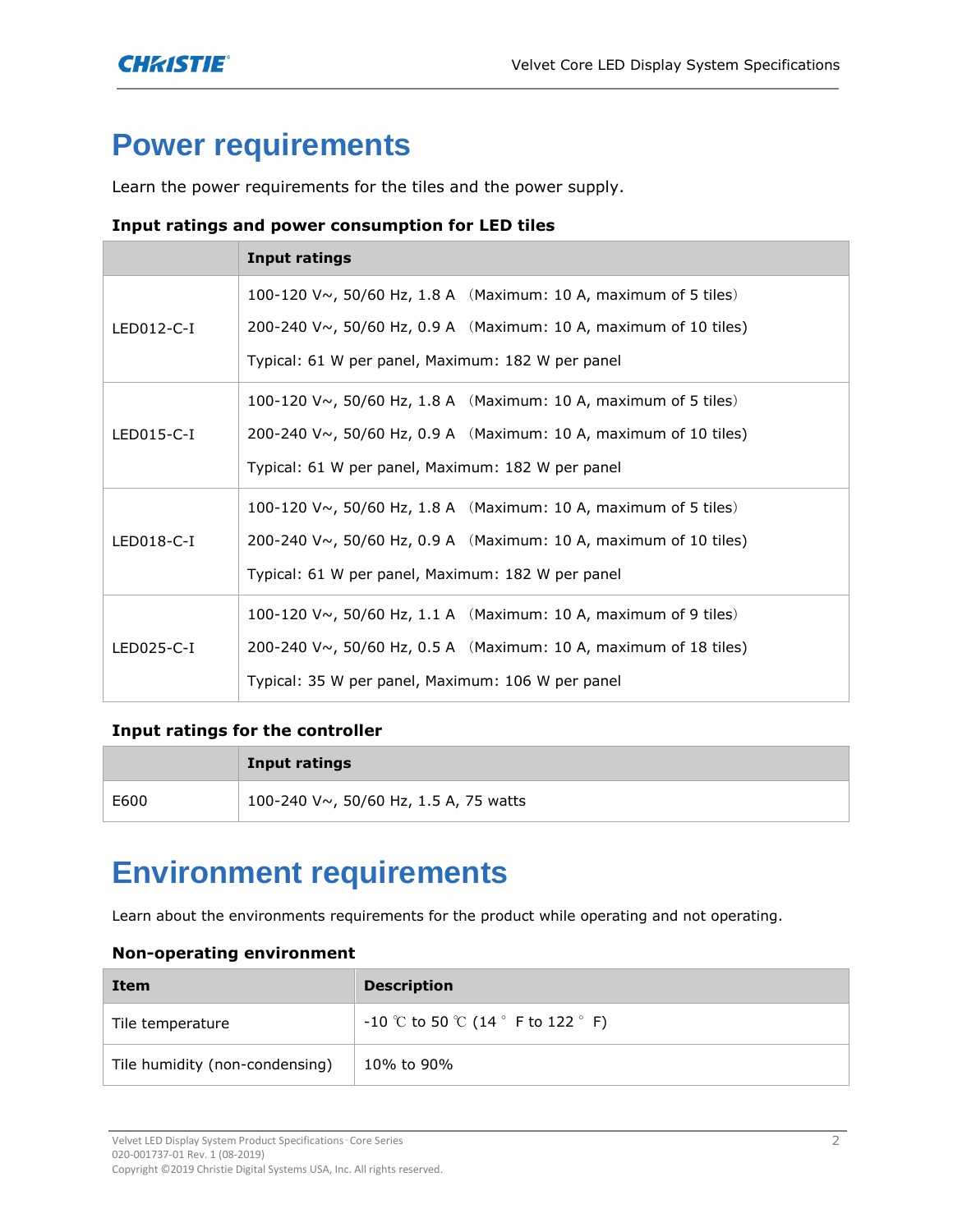### **Operating environment**

| <b>Item</b>                    | <b>Description</b>                                                         |
|--------------------------------|----------------------------------------------------------------------------|
| Tile temperature               | 0 °C to 40 °C (32 $\degree$ F to 104 $\degree$ F)                          |
| Tile humidity (non-condensing) | 10% to 90%                                                                 |
| Altitude                       | 0 to 3000 meters                                                           |
| Controller temperature         | $-20$ $\degree$ C to 60 $\degree$ C ( $-4$ $\degree$ F to 140 $\degree$ F) |
| Controller humidity            | 10% to 90%                                                                 |

# **Display Specifications**

|                        | <b>LED012-C-I</b>                                                                        | <b>LED015-C-I</b>                          | <b>LED018-C-I</b>        | <b>LED025-C-I</b>        |
|------------------------|------------------------------------------------------------------------------------------|--------------------------------------------|--------------------------|--------------------------|
| Pixel pitch            | $1.25$ mm                                                                                | 1.5625 mm                                  | 1.875 mm                 | $2.5 \text{ mm}$         |
| Pixel size             | $1.0 \, \text{mm} \times 1.0 \, \text{mm}$<br>$2.2 \, \text{mm} \times 1.0 \, \text{mm}$ | $1.0 \, \text{mm} \times 1.0 \, \text{mm}$ | $1.0$ mm $\times$ 1.0 mm | $2.1$ mm $\times$ 2.1 mm |
| Pixel<br>configuration | 1R 1G 1B                                                                                 |                                            |                          |                          |

## **Product documentation**

For installation, setup, and user information, see the product documentation available on the Christie Digital Systems USA Inc. website. Read all instructions before using or servicing this product.

- 1. Access the documentation from the Christie website:
	- Go to this URL:<http://bit.ly/2y75l04> [https://www.christiedigital.com/en-us/digital-signage/products/led-tiles/coreplus](https://www.christiedigital.com/en-us/digital-signage/products/led-tiles/core-series)[series.](https://www.christiedigital.com/en-us/digital-signage/products/led-tiles/core-series)
	- Scan the QR code using a QR code reader app on a smartphone or tablet.



2. On the product page, select the model and switch to the Downloads tab.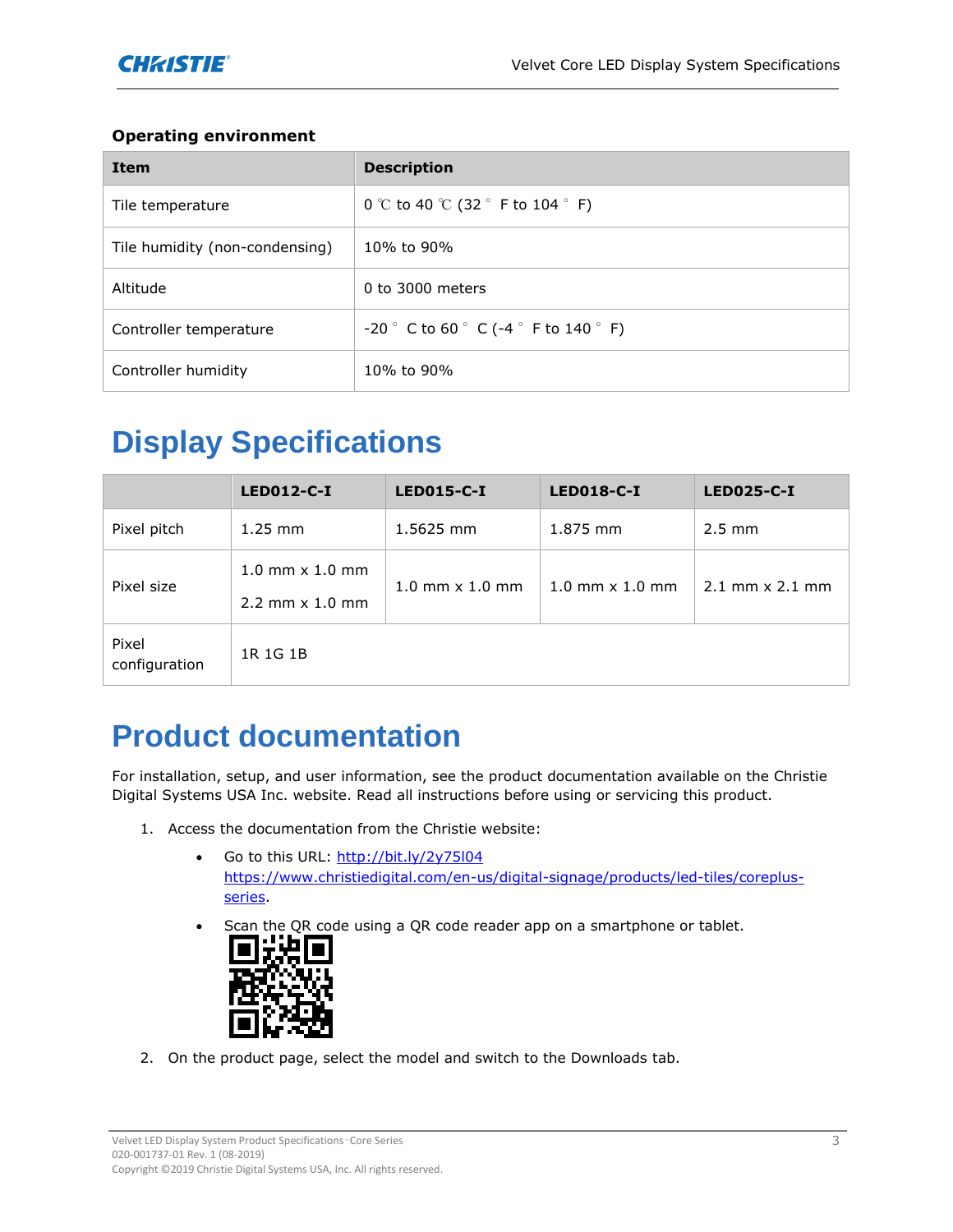

### Related documentation

Additional information on the Core LED Display System is available in the following documents.

- *Core (Internal Power) Safety Guide (P/N: 020-001712-01)*
- *Core (Internal Power) Specifications Guide (P/N: 020-001737-01)*
- *E500 LED Display Controller Serial Commands Technical Reference (P/N: 020-102458-XX)*
- *E600 User Guide (P/N: 020-102717-XX)*

# **Regulatory**

This product conforms to the latest regulations and standards related to product safety, environmental, and electromagnetic compatibility (EMC) requirements.

### **Safety**

- $\bullet$  IEC 60950-1: 2005 (2nd Edition) + A1:2009 + A2:2013
- ANSI/UL 60950-1– Information Technology Equipment Safety :2014
- CAN/CSA-C22.2 No.60950-1-07, 2nd Edition + A1:2011 + A2:2014
- $\bullet$  EN 60950-1:2006 + A11:2009 + A1:2010 + A12:2011 + A2:2013
- IS 13252 (Part 1): 2010+A1:2013+A2:2015
- K60950-1
- CNS13438, CNS14336-1, CNS15663

### Electro-magnetic compatibility

#### **Emissions**

- ANSI C63.4:2014
- FCC PART 15, SUBPART B Class A Unintentional Radiators
- ICES-003 issue 6 (2016), Class A
- EN55032 : 2015
- EN61000-3-2 Limits for Harmonic Current Emissions: 2014
- EN61000-3-3 : 2013
- Class A
- KN32

#### **Immunity**